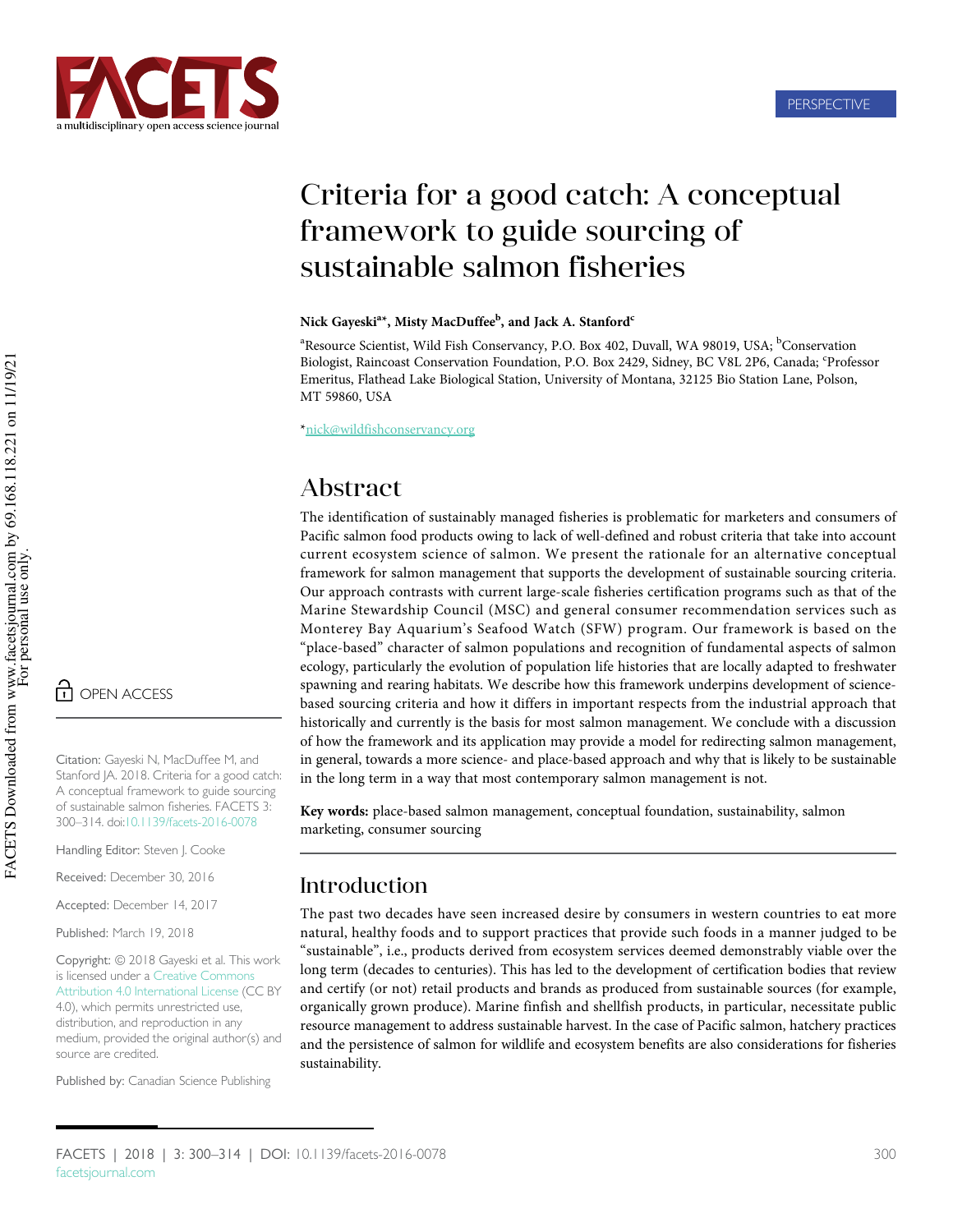

The most prominent fisheries certification body is the Marine Stewardship Council (MSC) that uses independent third-party certification bodies to evaluate candidate fisheries. Less formally, the Seafood Watch (SFW) program of the Monterey Bay Aquarium reviews fishery practices and provides consumers with reports and general categories (red, yellow, green) of seafood products intended to help them identify products from sustainably managed fisheries. Concerns have been raised over the relatively large scale and rising cost of MSC certifications. In addition, controversies have arisen regarding the independence and accuracy of sustainability assessments ([Jacquet and Pauly 2007;](#page-12-0) [Christian et al. 2013;](#page-10-0) [Kirby et al. 2014\)](#page-12-1). Indeed, the MSC process has blanket-certified all five species of Pacific salmon caught in Alaska marine waters as sustainably harvested, even though hundreds of place-based stocks are involved, each with local environmental controls on production as well as highly variable stakeholder interests (e.g., many Alaskan-caught and -labelled Chinook, sockeye, and chum can have natal origins in watersheds of western Canada and the lower west coast of the US). The real and long-term impact of mixed-stock ocean fisheries on local (place-based) populations therefore is lost, or at least compromised, in this kind of wide-ranging certification process, and some of these populations are not being sustained (e.g., populations within BC pink and chum Certification Units and within BC's Fraser sockeye Certification Unit, see [Price et al. 2017\)](#page-13-0).

A complementary, if not alternative, approach to large-scale certification is for retailers to develop their own sustainable sourcing criteria to guide their acquisition of raw or processed food products that they package or further process for direct sale to consumers. Development and application of self-determined criteria that are rooted in salmon ecology have the potential to result in a more rigorous evaluation of sustainability. This is because the retailer assumes responsibility for its claim that the fishery is sustainably managed.

The outdoor retail clothing company Patagonia has recently developed a consumer food products line known as Provisions. An important initial food item for the program is packaged smoked sockeye (Oncorhynchus nerka (Walbaum in Artedi, 1792)) and pink salmon (Oncorhynchus gorbuscha (Walbaum, 1792)). The program seeks to accomplish two related objectives with its salmon product sourcing. First, it aims to acquire premium salmon products from fisheries that harvest wild, naturally reproducing salmon in a sustainable manner. Second, it seeks to support salmon fisheries that provide models of local, place-based fisheries that contrast with the majority of large-scale, mixed-stock salmon fisheries on the west coast of the US and Canada. Patagonia wants its salmon sourcing criteria to reflect maintenance of local social values in addition to sound science regarding salmon ecology and fisheries management. To assist Patagonia, we developed over-arching criteria for sourcing wild salmon products with a view that these self-imposed criteria could serve as a well-defined and robust complement to existing certification programs. This approach could also increase return on investment for other retailers that choose to provide high-quality, sustainable salmon products derived from robust criteria.

Salmon sourcing and framework criteria are based on the recognition that (1) wild salmon are locally adapted to the rivers and streams in which adults spawn and juveniles rear and (2) that abundant spawning and rearing salmon support numerous ecological functions (e.g., wildlife benefits, carcass fertilization to streams, etc.) that must be maintained to maintain the health of the salmon populations themselves. This makes salmon populations "place-based", a response to and reflection of the local habitat and environmental conditions with which they have evolved and to which they are (locally) adapted. We argue that the place-based nature of salmon populations requires that the management of salmon harvest be appropriately place-based as well. Thus, we based our sourcing criteria on this fundamental attribute of wild salmon populations and its significance to Pacific salmon ecology and management. The place-based criteria are listed in [Box 1](#page-2-0) and discussed in the Criteria for Sustainable Sourcing section.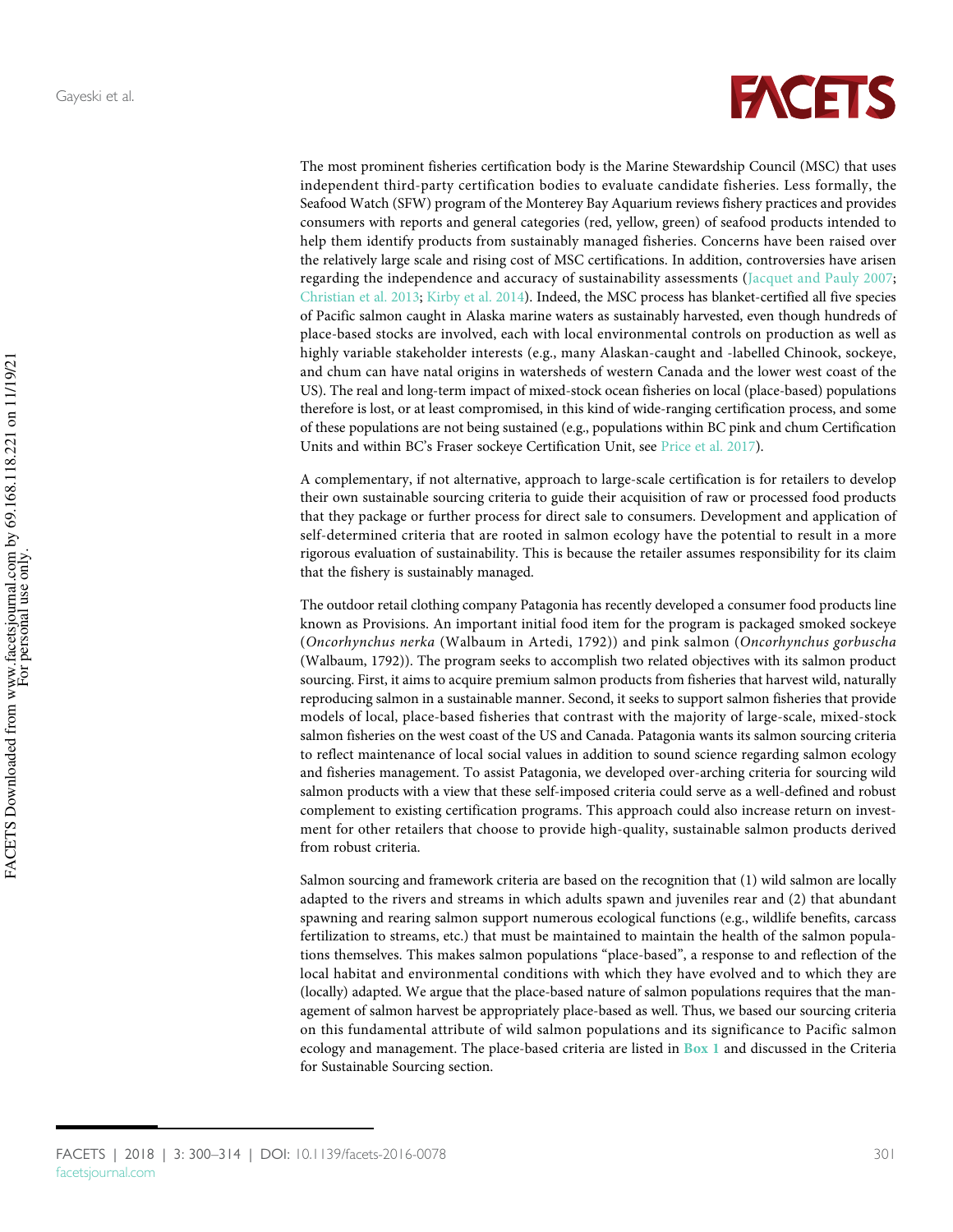

<span id="page-2-0"></span>Box 1. Criteria for sustainable salmon sourcing.

Criteria that apply to the source population

- Target source population(s) is (are) known or estimated with high probability.
- A defensible escapement goal is in place and supported by high-quality data; the escapement goal meets, at minimum, a maximum sustainable yield (MSY) target and preferably the goal is greater than the MSY point estimate.
- If the escapement goal is an MSY-based target, there must be evidence that the goal is met or exceeded in 80% of the past 10 years.
- If an escapement goal is not in place and (or) sufficient high-quality escapement data are not available, additional fishery information must be provided for review by an independent science panel (ISP) familiar with the sourcing criteria or their derivation to determine if the fishery exemplifies a place-based and (or) risk-averse fishery (as described below).

Criteria concerning landed and non-landed by-catch of non-target salmon and non-salmon populations

- Are non-target salmon or non-salmon species encountered and captured (landed) in the fishery?
	- If "yes", the population(s) of origin of the non-target fish must either be known or estimated with sufficient confidence (for example, from genetic stock identification) to determine that no conservation concerns exist for non-target populations. Ideally, determination of "no conservation concern" would require that equally risk-averse escapement goals exist for the non-target population(s) and are achieved with high confidence (accounting for all sources of fishery-induced mortality). In the interim, the minimum requirement is that "no conservation concern" exists, as determined by the management agency or supported by data reviewed by the ISP.
	- Are non-target salmon or non-salmon species encountered by the fishery but not retained, either being released (harmed or unharmed) or encountered as drop-off from fishing gear?
	- o Preference is for fisheries that employ selective fishing gears and practices that can release non-target species with no or little harm and have supporting data that attest to high post-encounter/release survival from similar gear types or from the fishery itself.
	- Preference is given to fisheries where by-catch populations are of known origin or credibly estimated by the management agency, and the status of those by-catch populations is known to meet risk-averse escapement goals.
	- If by-catch is known or estimated to involve drop-off from encounter with the gear, there must be a credible estimate of the encounter rate and the drop-off mortality rate.

#### Criteria concerning the evaluation of the fishing methodology

- Regardless of the fishery location, the river(s) of origin of the source population(s) must be known or credibly estimated (for example, by genetic stock identification). Knowing the source population(s) is important if the fishery targets several populations that are not distinguishable by external characteristics from any other individuals retained by the fishery.
- Preference is given to fishing gears that are population selective and capable of identifying and releasing non-target populations/species with minimal harm.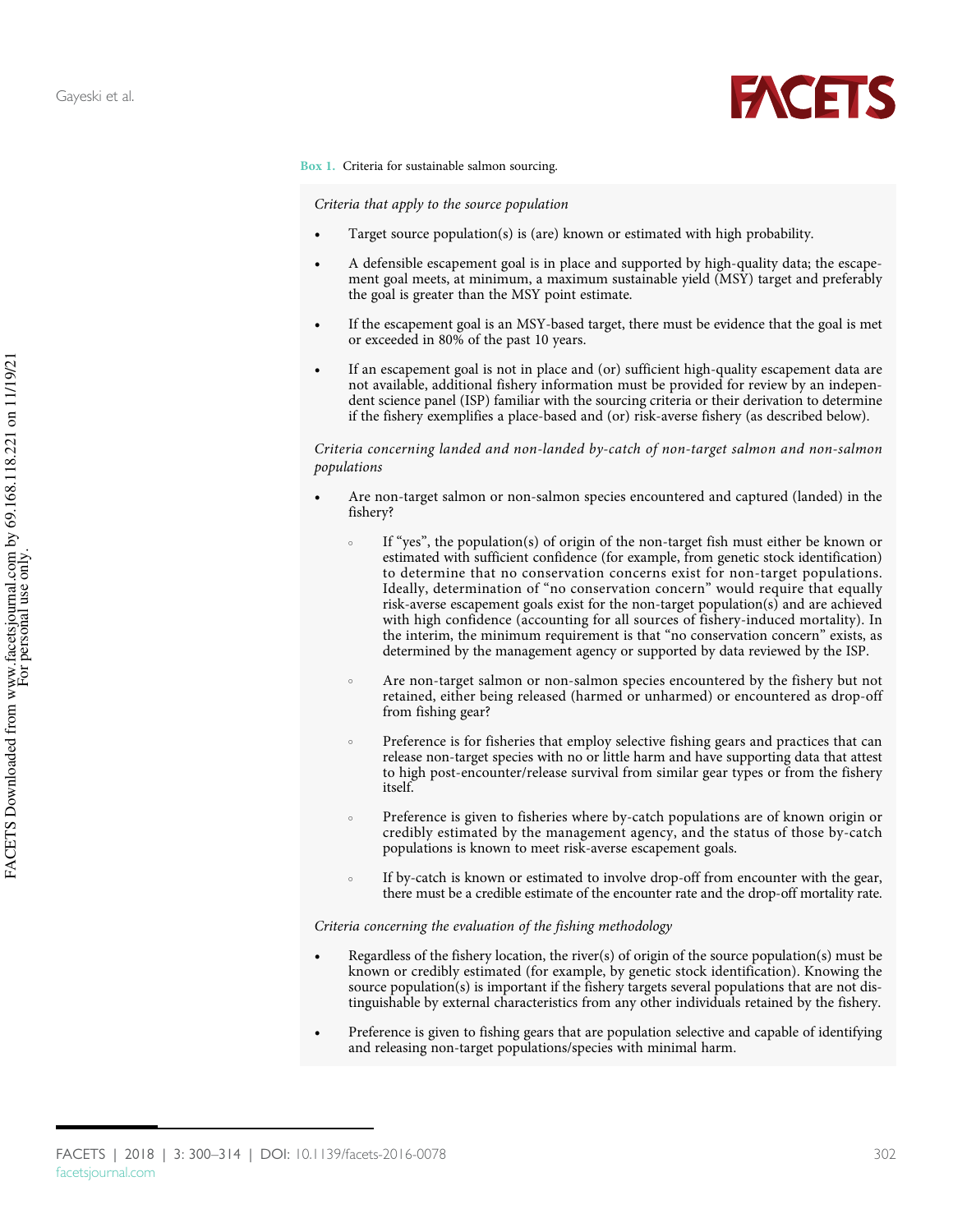

#### Box 1. (concluded )

- Preference is given to passive fishing gears such as reef nets, fish traps, and fish wheels that do not require lengthy handling of non-target individuals, if any, and do not require removing the fish from the water for any significant time, if at all.
- Preference is given to fishing gears and associated practices that result in little or no crushing or bruising of landed fish and that the quality of flesh is preserved by promptly bleeding and icing the catch. Passive selective gears are most capable of meeting this criterion.
- Purse seine and drift or set gillnet fisheries must employ short soak times and landing practices that avoid or minimize bruising or crushing of retained fish and that employ careful sorting and release of by-catch. Evidence must be provided regarding the post-release survival of by-catch.

#### Criteria concerning model fisheries and gears

Preference is given to salmon sourced from fisheries that produce a high value-added product that can be marketed to consumers wishing to support ecologically sustainable and socially responsible products that return a living wage to fishers in local fishing communities. Such fisheries should have the following characteristics:

- small, local fisheries that meet the biological criteria that exemplify place-based fishing,
- fisheries that are, or are capable of, sustaining local place-based fishing communities,
- fisheries using passive fishing gears capable of releasing non-target individuals with little or no handling,
- fisheries whose gear and practices have a low carbon footprint relative to boat-based fisheries that employ drift gillnets or purse seines and for which fuel may make up a significant component of daily operating costs, and
- fisheries that land target fish with little or no handling, bruising, or crushing and that promptly bleed and ice the landed catch.

#### Criteria regarding chain of custody

All salmon products sold under the retailer's label must provide the following information:

- the fishery from which the salmon was obtained,
- the type of gear employed, and
- the identity of the population(s) to the finest spatial scale possible, sufficient so that the consumer can determine the status of the population(s) to which the salmon belong.

### Materials and methods

### Ecosystem ecology of wild salmon

The recent diversity and distribution of wild Pacific salmon derives from complex, dynamic freshwater and marine environments that have shaped populations through multiple generations, following the end of the Pleistocene glaciation, approximately 10 000 years ago ([Waples et al. 2008\)](#page-14-0). New freshwater spawning and rearing environments, estuaries, and ocean habitats offered numerous ecological niches that salmon recolonized, adapted to, and exploited. As described by [Stanford et al. \(2005\)](#page-14-1), the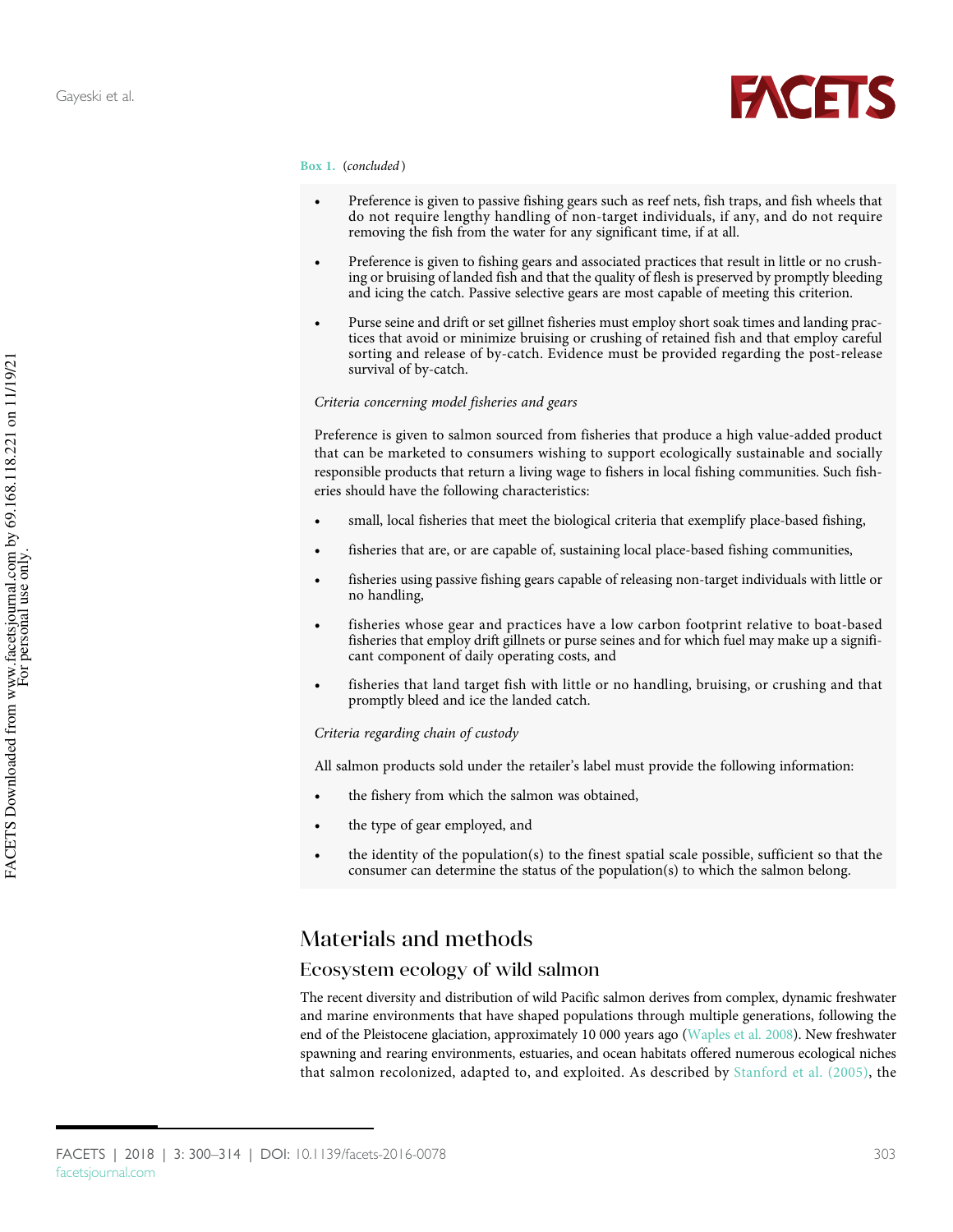

dynamism of river/floodplain/estuary systems results in a temporally and spatially shifting mosaic of rearing and spawning habitats that drives the local adaptation and life-history diversity of wild salmon. This process has maintained (1) a balance between egg fecundity (several thousand per female) and large egg size that ensures survival to emergence in freshwater, subsequent juvenile survival to ocean entry, and then adequate returns as adults to replace the parental generation [\(Fleming and Gross](#page-11-0) [1990](#page-11-0); [Einum et al. 2002](#page-11-1); [Heath et al. 2003\)](#page-11-2) and (2) high homing fidelity of returning adult spawners to natal habitats in freshwater [\(Hendry et al. 2004](#page-11-3); [Quinn 2005\)](#page-13-1). Local or place-based adaptation has been defined as a "process that increases the frequency of traits within a population that enhance survival or reproductive success of individuals expressing such traits" ([Taylor 1991, p. 185](#page-14-2)). Thus, these adaptations involve suites of biological and behavioral characteristics that are under varying degrees of genetic and epigenetic control [\(Hutchings 2011;](#page-12-2) [Salvolainen et al. 2013\)](#page-13-2). Biological characteristics that drive and reflect local adaptation include:

- age, size, and timing of smoltification and ocean entry [\(Taylor 1991;](#page-14-2) [Groot and Margolis 1991;](#page-11-4) [Quinn 2005\)](#page-13-1);
- influence of temperature at specific life stages (e.g., rate of incubation, timing of emergence, rate and timing of juvenile growth, upstream spawning migration [\(Groot and Margolis 1991;](#page-11-4) [Quinn](#page-13-1) [2005](#page-13-1); [Hutchings 2011](#page-12-2)));
- direction of migration to lake (sockeye inlet- or outlet-spawning populations) ([Taylor 1991;](#page-14-2) [Groot and Margolis 1991](#page-11-4); [Quinn 2005\)](#page-13-1);
- age/size(s) at maturation ([Taylor 1991;](#page-14-2) [Groot and Margolis 1991](#page-11-4); [Quinn et al. 2001a](#page-13-3), [2001b;](#page-13-4) [Quinn 2005\)](#page-13-1); and
- sex ratio of adult spawning populations ([Groot and Margolis 1991;](#page-11-4) [Quinn 2005](#page-13-1)).

This suite of life-history characteristics has evolved to provide a solution to the challenges that salmon face in finding favorable and productive habitat during each life cycle stage in sequence, temporally and spatially, from spawning grounds to freshwater rearing to ocean migration and adult return to natal watersheds. This process results in salmon populations possessing a portfolio of successful life histories organized at a hierarchy of spatial scales that serve to buffer local and metapopulation complexes from environmental variations that can affect survival at different life-history stages ([Schindler et al. 2003,](#page-14-3) [2010](#page-14-4); [Moore et al. 2010,](#page-12-3) [2014](#page-12-4); [Satterthwaite and Carlson 2015](#page-14-5)). Moreover, salmon populations fulfill key ecological roles (niches) within the salmon ecosystem throughout their life cycles, as detailed below.

- Salmon deliver significant quantities of key nutrients that subsidize and link marine, freshwater, and terrestrial food webs [\(Gende et al. 2002;](#page-11-5) [Kohler et al. 2013;](#page-12-5) [Harding and Reynolds 2014\)](#page-11-6).
- Salmon are an important, often primary, prey item for aquatic, avian, and terrestrial predators and scavengers before, during, and after spawning, and as juveniles rearing in freshwater (e.g., [Wood 1987](#page-14-6); [Cederholm et al. 1999;](#page-10-1) [Darimont et al. 2010;](#page-11-7) [Elliott et al. 2011](#page-11-8); [Levi et al. 2012\)](#page-12-6).
- In marine environments, salmon provide equally important prey for marine mammals, salmon sharks, other fish, and avian predators at key times and stages in their life cycles [\(Fryer 1998;](#page-11-9) [Ford et al. 2010;](#page-11-10) [Williams et al. 2011](#page-14-7); [Chasco et al. 2017](#page-10-2)).

Salmon also experience high levels of intraspecific competition for finite amounts of rearing space and food. As such, they have evolved a suite of juvenile growth strategies that enable populations to thrive in spite of intense competition for food and cover, predators, and widely varying environmental conditions such as temperature and salinity [\(Groot and Margolis 1991;](#page-11-4) [Quinn 2005;](#page-13-1) [Moore et al. 2014\)](#page-12-4).

Salmon reproduction is characterized by moderate levels of fecundity (egg numbers of 2-12 000) and large egg sizes relative to most marine fishes (4–8 mm diameter, [Groot and Margolis 1991;](#page-11-4) [Quinn 2005\)](#page-13-1).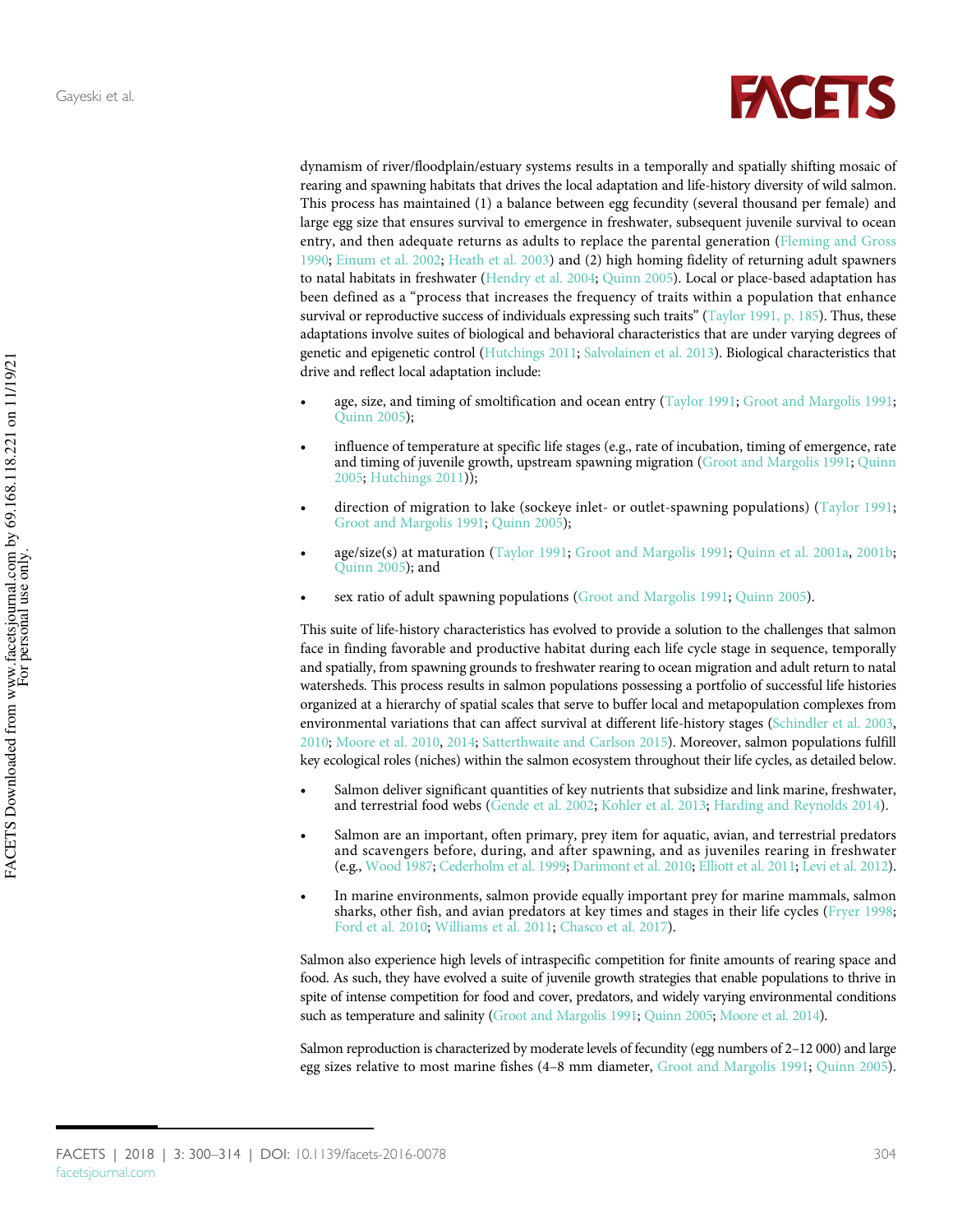

Egg size is adapted to provide for relatively high embryo survival and subsequent fry dispersal to rearing habitats. A population's mean egg size and number is the likely result of adaptation to the range of average environmental conditions that affect juvenile growth and survival, marine survival, and ultimately productivity [\(Fleming and Gross 1990;](#page-11-0) [Einum et al. 2002;](#page-11-1) [Braun et al. 2013](#page-10-3)).

Complementing these characteristics of salmon fecundity is the presence of multiple ages of maturity, with the notable exception of pink salmon that mature at a single age (two). Multiple ages of maturity result in overlapping generations ([Waples et al. 2013](#page-14-8)) that further buffer environmental variation and contribute to the portfolio of different life histories ([Moore et al. 2014;](#page-12-4) [Copeland et al. 2017\)](#page-10-4). This helps to explain the persistence of wild salmon presence across much of the northern hemisphere and their rapid dispersion after introduction to non-native habitats of Chile, Argentina, and New Zealand [\(Quinn et al. 2001a,](#page-13-3) [2001b](#page-13-4); [Quinn 2005\)](#page-13-1).

### Conceptual foundation for criteria development

[Lichatowich and Williams \(2009, p. 1011\)](#page-12-7) characterized a conceptual foundation for fisheries management as "the set of principles, assumptions, and beliefs about how ecosystem processes influence or control fish productivity. A robust conceptual foundation therefore determines what problems (e.g., limitations on production) are identified, what information is collected, and how it is interpreted, and as a result, establishes the range of appropriate solutions". It also determines broadly where the "burden of proof" lies when developing fishery management plans ([Dayton 1998;](#page-11-11) [Gerrodette et al.](#page-11-12) [2002;](#page-11-12) [Charles 2002](#page-10-5)). Burden of proof in this context would identify where harm from a contemplated action is presumed to result and which party—the party proposing the action or the party opposing it must demonstrate that the potential harm is, or is not, likely to occur. Under the place-based conceptual foundation, the burden lies on those proposing a specific fishery management action to demonstrate (with sufficiently high probability) that the action assures spawner escapement goals will be met and associated ecosystem services provided by the exploited population(s) will not be impaired.

Thus, we grounded our sourcing criteria within a scientific and philosophical framework that emphasizes place-based life-history diversity within and between the five species of wild Pacific salmon native to the north eastern Pacific Ocean (sensu [Lichatowich 2013;](#page-12-8) see also, [Lichatowich et al. 2017\)](#page-12-9) and in a burden of proof context. As described in the Ecosystem section, diversity of Pacific salmon manifests at the population level from unique adaptations to specific conditions within freshwater habitats and the high degree of homing fidelity to these natal sites. This fundamental character of wild salmon—and the conservation and management considerations that emerge from it—are referred to as place-based. Most contemporary management schemes mix or amalgamate populations, even within river systems and thus to varying degrees depart from this basic tenet and obfuscate assessment of sustainability. We use the term "population" instead of the more common term "stock" to emphasize our focus on the place-based character of wild salmon (see also, [Waples and Gaggiotti 2006](#page-14-9)).

### Implications of the place-based approach for harvest management

The aspects of salmon ecology that we argue are associated with high intraspecific competitive abilities in juvenile rearing habitats (including a modest number of relatively large eggs, multiple ages at maturity, and the resulting overlapping of generations) have significant implications for salmon harvest management. Salmon populations are composed of portfolios of life histories that are organized at hierarchical spatial scales, primarily within and between river basins. Each population within a portfolio is place-based, a product of the selective forces operating within the range of habitats to which the population and its component life histories have adapted.

Because the individual population is the fundamental unit, population portfolios within river basins are likely to be particularly important for the resilience of the larger river basin portfolio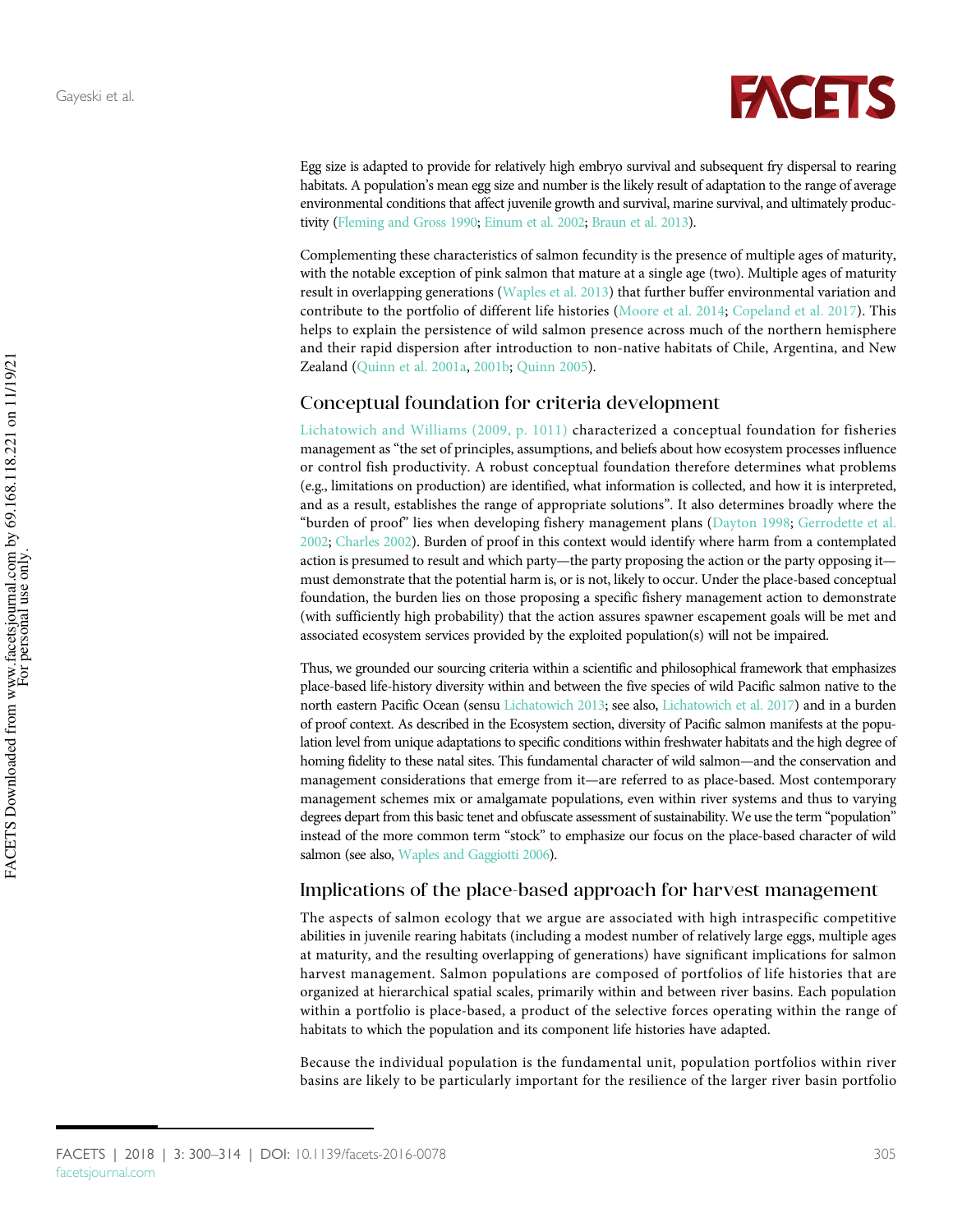

[\(Moore et al. 2010](#page-12-3), [2014;](#page-12-4) [Carlson and Satterwaite 2011\)](#page-10-6). These populations at the "within-river basin" scale are most vulnerable to exploitation because they are numerically smaller than populations at the aggregate whole-basin or regional scale (e.g., the entire Fraser or Skeena River systems versus the Chilcotin or Babine Rivers that are a tributary to the main Fraser and Skeena Rivers, respectively). Salmon harvest (and salmon population management more generally) must, therefore, emphasize the preservation of the adaptive integrity of individual populations within river basins. And, importantly, this requires managing salmon harvest to assure that spawning escapements at a level equal to or greater than maximum sustainable yield (MSY) are consistently attained in the majority of return years for all target populations.

The current framework for US and Canadian harvest management of Pacific salmon is firmly based in the concept of MSY. MSY is defined as the level of average annual spawning escapement (or total egg deposition) that will produce the greatest total recruitment in excess of the average parent spawning escapement under prevailing average environmental conditions affecting recruitment. MSY is estimated from stock-specific data used to estimate adult-to-adult recruitment parameters of a presumed appropriate stock-recruit model. Although there are concerns whether MSY spawning levels are sufficient to preserve locally adapted populations or, more concerning, whether MSY is at all compatible with an ecosystem approach to fisheries management ([Larkin 1977;](#page-12-10) [Sainsbury et al.](#page-13-5) [2000](#page-13-5); [Mangel et al. 2002;](#page-12-11) [Pikitch et al. 2004](#page-13-6); [Cadrin and Pastoors 2008\)](#page-10-7), we believe that, if the MSY approach is used, minimum escapement levels for individual populations must be estimated from high-quality time-series data and estimation procedures account for all major sources of uncertainty. Consistent attainment of minimal spawner escapements is necessary to maintain a population's life history, genetic diversity, and intraspecific competition at levels adequate to drive adaptation to changing environments.

One of the principal sources of uncertainty for assuring that MSY (or greater) spawner escapement goals are consistently attained is the current mixed-stock nature of most marine salmon fisheries. Most wild salmon harvest is managed at broad spatial scales at which multiple populations of target species are encountered. Management of salmon populations as large aggregate stocks is implicitly in conflict with the place-based character of salmon that is fundamental to their long-term viability and resiliency. This further implies that such management is in conflict with the preservation of salmon diversity and life history complexity. To varying degrees, depending on the stock aggregates, such management is placeless and largely exonerates management from the need to maintain specific wild salmon populations.

### Criteria for sustainable sourcing

In [Box 1](#page-2-0), we list the basic criteria for retail sourcing of salmon from sustainably managed fisheries. The criteria were based on fundamental principles of salmon ecology and developed as a result of our work with the Patagonia Provisions program; these criteria can be applied by any retailer sourcing wild salmon that wants to assure consumers that its salmon products meet a high standard for sustainability. The criteria attempt to capture the primary features of place-based salmon ecology as they apply to the acquisition of salmon products from fisheries that meet or closely approach the place-based ideal. We discuss the strengths and weaknesses of the criteria after listing them.

These criteria represent a foundation for the support of place-based salmon management by conscientious retailers who desire salmon products from sustainable fisheries. The criteria embody two key elements of place-based fisheries management. First, they allow selection of populations currently managed for MSY if accompanied by clear evidence of regularly attaining or exceeding those MSY-determined escapements. Second, other criteria emphasize fishing practices that demonstrably sustain target populations without adverse effects to their respective ecosystems. This requires chain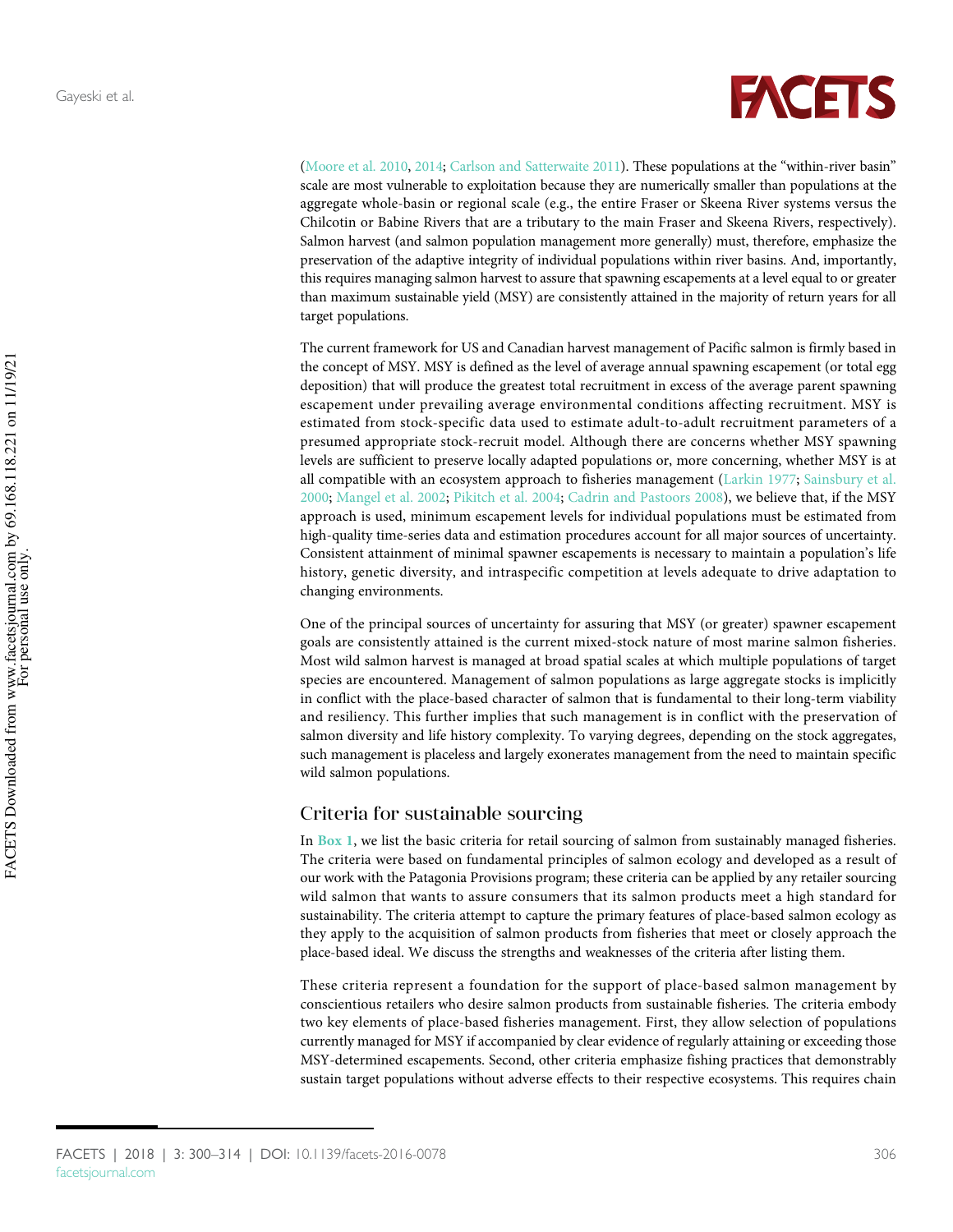

of custody documentation on the product label delivered to consumers. This requirement differs from consumer advisory services such as SFW that do not address chain of custody and from assessment bodies employing third-party assessors, such as the MSC. MSC only requires traceability of a certification unit to a supplier and doesn't provide fishery details on the label. This addresses the difficulty most establishments selling sustainable seafood currently experience—they cannot answer consumer questions about which population or fishery the salmon they sell comes from or what gear type was used to catch it. Adherence to the criteria in **[Box 1](#page-2-0)** ensures a high-quality, sustainable salmon product that supports value-added processing and a high return to fishers and their communities.

A related feature of our criteria is the absence of conditional approval for a product caught in a fishery that does not fully meet the criteria. Salmon from an MSC fishery that have been certified "sustainable" but with "conditions" are indistinguishable at the point of sale from salmon from a fishery certified unconditionally. Consumers have no knowledge that the fishery has failed one or more sustainability criteria or received conditional certification and repeatedly failed to meet the conditions (see [Christian et al. 2013](#page-10-0)). Acceptance of a product under our approach is all or nothing: a product is accepted if and only if it meets the criteria.

### Discussion

### Requirements for the implementation of place-based salmon management

As a policy, Patagonia Provisions has chosen not source hatchery-produced salmon. Sustainable, place-based salmon management requires an approach that is not reliant on, or attracted to, technological subsidies to harvest from large-scale hatchery production that imposes high ecological costs on wild salmon and undetermined economic costs on society ([NRC 1996](#page-13-7); [Knapp et al. 2007;](#page-12-12) [Radke and Carter 2009](#page-13-8); [Lichatowich et al.](#page-12-9) [2017](#page-12-9)). Place-based management also requires the employment of selective fishing practices and gears that enable non-target salmon populations to be released with a high probability of post-release survival to spawn. Place-based management also supports a focus on the preservation and restoration of natural physical processes that form and maintain salmon spawning and rearing habitats (sensu [Stanford et al. 2005](#page-14-1)). The criteria we have developed for sourcing salmon support these objectives.

We believe that place-based salmon management is most likely to succeed when most, perhaps all, salmon harvest occurs at spatial scales closer to the rivers of origin than today's mixed-stock marine fisheries, much as it did in the early 20th century ([Lichatowich 2013](#page-12-8); [Price et al. 2013](#page-13-9)). Data requirements for place-based management are likely to be relatively high in the short term because of neglect on the part of management agencies to prioritize or fund regular monitoring of smaller spawning populations often caught in mixed-stock fisheries [\(Price et al. 2008,](#page-13-10) [2017;](#page-13-0) [Lichatowich et al. 2017\)](#page-12-9). There is a need to identify the diversity of component stocks in large terminal river systems, monitor the abundance and productivity of component populations, determine sustainable spawning escapement reference points (levels  $>$  = MSY), and determine effective harvest control rules through precautionary management strategy evaluations (e.g., [Pestal et al. 2011\)](#page-13-11).

In the long term, after stock-specific baseline data have been collected, data collection and analysis are likely no more costly than appropriately risk-averse management of aggregate populations in mixedstock fisheries, and are certainly more compatible with the place-based character of salmon populations. For example, at regional levels (e.g., the Skeena River, the West Coast of Vancouver Island, northern Puget Sound, Washington (Oregon) tributaries to the Columbia River downstream of the Bonneville Dam) rotating panels of sites in selected river systems can be identified to systematically monitor component populations representative of the sizes and life histories of regional populations. Sampling can be conducted at appropriate frequencies (e.g., annually, once every three to five years)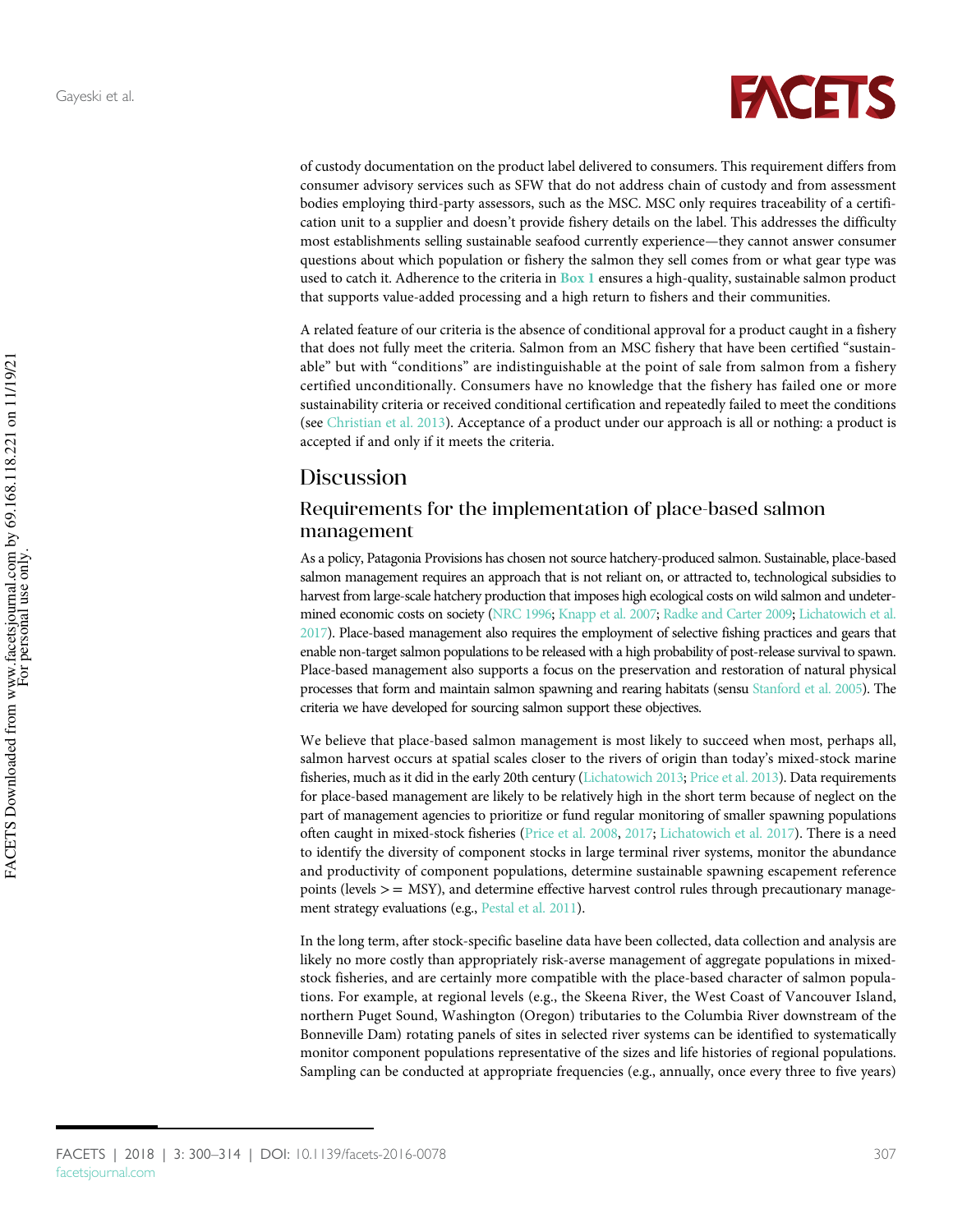

to acquire the requisite data for estimating escapement and harvest rates for individual populations. Once these sustainable escapement levels have been identified, the relationship among physical habitat characteristics (such as basin or floodplain area, e.g., [Parken et al. 2006](#page-13-12); [Liermann et al.](#page-12-13) [2010](#page-12-13)), equilibrium abundance, and sustainable escapement levels can be robustly estimated and the results applied to unsurveyed populations with greater confidence than at present. Although robust cost estimates are needed, we expect that the costs of the data acquisition and monitoring necessary to support place-based MSY-plus management at the regional level will be no greater than that required to manage current mixed-stock marine salmon fisheries. Regardless, the costs of monitoring necessary to assure that wild populations are being sustainably managed should be borne by the fisheries as they are a component of the necessary management costs of the fisheries. Failure to undertake and fund such monitoring, thereby internalizing these management costs, treats the costs imposed on wild populations in the form of overfishing, under-escapement, population declines and (or) future lost fishing opportunities as externalities subsidized by the public, both present and future generations. Sustainability requires that such subsidies be eliminated ([Lichatowich et al. 2017\)](#page-12-9).

We do, however, acknowledge that it is possible, in principle, to manage aggregate stocks in a manner that accounts for the presence of component populations and to be consistent with place-based management. Such harvest requires a costly research-based adaptive management infrastructure that includes extensive sampling to acquire high-quality genetic stock identification data and a robust array of frequent spawner escapement estimates. These data would provide the information required to determine the impacts on all salmon populations encountered by a mixed-stock fishery and to follow those effects to the spawning grounds with sufficient detail and sampling frequency to determine with high confidence that population-specific sustainable escapement targets are being attained. Considerable progress has been made on the first component (development of genetic stock identification (GSI ) databases for most mixed-stock fishery aggregates on the US/Canada west coast, reviewed by [Seeb et al. 2007](#page-14-10) and [Moran et al. 2013,](#page-12-14) [Hess et al. 2014](#page-11-13)), but the resolution remains at the scale of large basin aggregates not individual component populations (though see [Steele et al.](#page-14-11) [2013](#page-14-11) for recent progress on stock-specific GSI and parentage-based tagging in the Columbia Basin). Until these elements are in place, mixed-stock marine salmon fisheries will fall short of the required sustainability standards (assuring and verifying regular attainment of MSY-based or greater spawner escapement and accounting for all by-catch and incidental mortality to assure that non-target salmon populations are not over-fished). A lower cost interim remedy for these fisheries would be the adoption of a robust MSY-plus management regime under which current MSY estimates are treated as limit thresholds.

Transitioning all, or a majority of, salmon management to the place-based approach will be challenging and will not occur overnight. Management of salmon harvest with selective gears and at more local scales than the mixed stock fisheries currently operate will, in the short term, not benefit everyone in commercial fishing communities. Some individuals will not be able to continue fishing with their current gears and may not be able to transition to selective practices and more terminal fisheries. In addition, overall harvest levels will likely have to be reduced. As well, many of the large-scale hatchery programs that currently subsidize unsustainable harvest levels with high ecological effects on depressed and at-risk wild populations (including adverse genetic effects from straying of hatchery fish to wild spawning grounds [\(HSRG 2009,](#page-11-14) [2015](#page-11-15))) will have to be reduced in scale if not eliminated altogether. But these transition costs can be addressed, especially if planned for as part of a comprehensive reconfiguration of regional salmon fisheries. The criteria we have developed recognize the complexities of this transition and take into account the current state of salmon fisheries that complicate the ability to identify sustainable fishing practices. For example, the criteria require that candidate salmon sources frequently attain MSY-based escapement goals supported by welldocumented evidence. Within fisheries that attain this escapement threshold, the criteria prioritize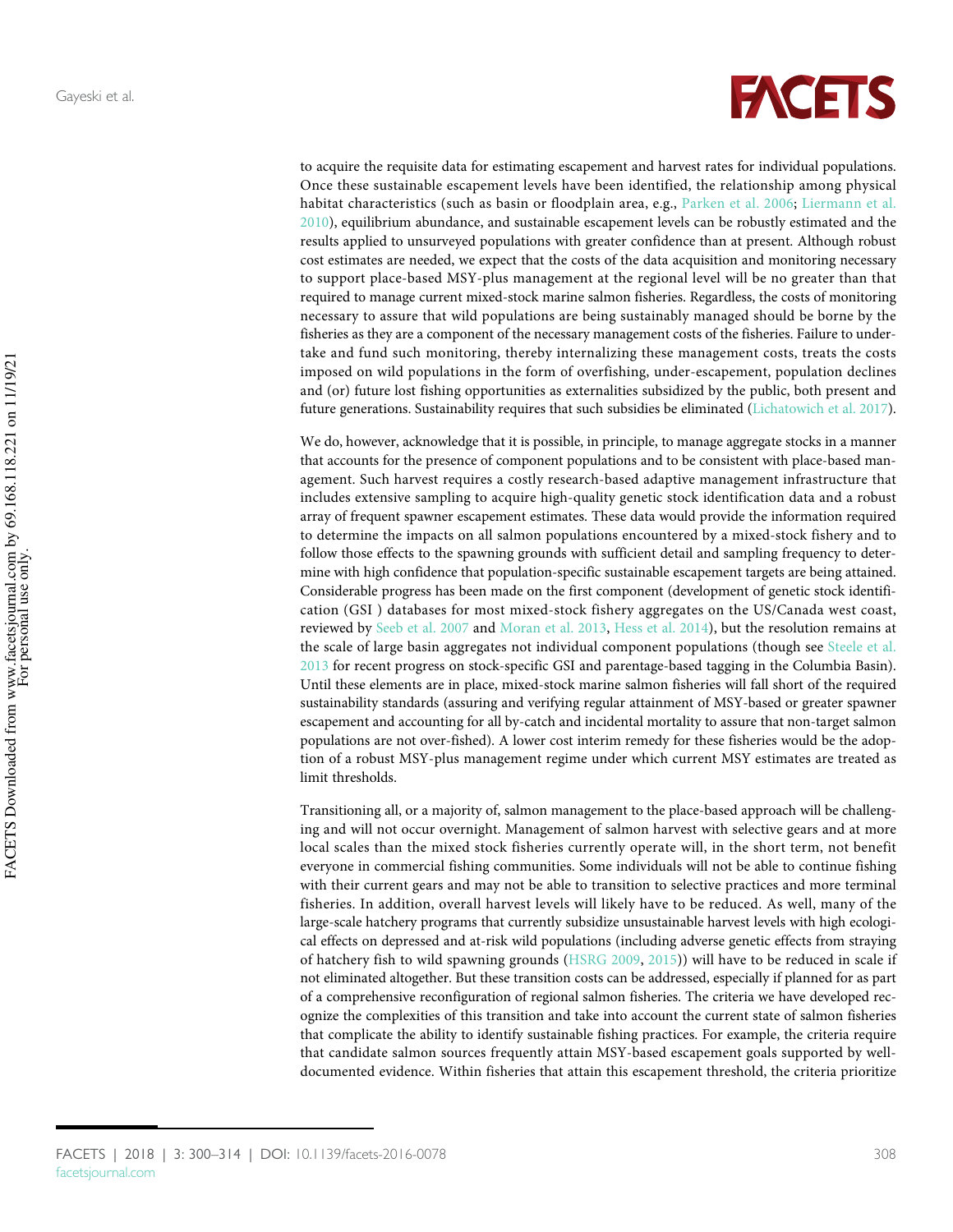

selective fishing gears that are passive (traps, reef nets) or close to passive (set gillnets) and then prioritize fisheries that land fish promptly while still alive and bleed and ice them soon after landing. There are few salmon fisheries that meet these criteria and have products available to conscientious retailers. The desire for such products should move salmon managers toward place-based management. Indeed, we endeavored to build a modicum of flexibility into the criteria to support salmon fisheries and products that strive to be consistent with the place-based philosophy at the beginning of this transition.

The short- and long-term benefit of such a transition is great. Place-based management with selective practices and gears will result in higher quality products due to more careful handling of individual fish. This will generate a premium sustainable product that provides a higher price to fishers per fish landed. Of equal importance, place-based, selective fishing practices, and gears such as salmon pound nets (traps), fish wheels, and reef nets, have a significantly lower carbon footprint than purse seine and gill net vessels operating in large rivers, estuaries, and the coastal nearshore. Consequently, fuel and related travel costs are much lower. Combined with management for larger and more consistently attained spawning escapement goals, place-based fisheries will have a higher probability of fishing opportunities on stronger wild salmon stocks than current mixed-stock fisheries. These features of place-based management and fisheries will reinvigorate local fishing economies and communities with resulting social benefits that are likely to be non-trivial.

### Conclusion

Adoption of the criteria that we have developed will help retailers like Patagonia ensure that their products are derived from sustainable wild salmon fisheries. We believe that sustainable sourcing criteria for food product retailers can be simpler, more rigorous, and less ambiguous than largescale certification processes. Our criteria ( $Box 1$ ) require that the identities and abundance of populations encountered by candidate source fisheries are well-known and managed to consistently achieve escapements at or above MSY. By-caught salmon species are required to be equally well known and managed. Preference is given to selective harvest gears that are capable of releasing non-target species and populations with documented low or zero post-release mortality and target populations are handled in a manner that assures high flesh quality. The criteria do not allow for conditional approval of salmon fisheries that fall short of the criteria. This is in contrast to MSC "conditional" certifications for fisheries that do not meet MSC standards but still bear the MSC label. In our approach, fisheries must meet the criteria before their product can be eligible for sourcing to the retailer. Where doubt exists as to whether or not a candidate fishery meets the sourcing criteria, a scientific panel that is familiar with the criteria is required to provide a more detailed assessment of the fishery.

The current management paradigm that emphasizes marine mixed-stock fisheries is failing to protect and sustain wild salmon because it fails to recognize salmon as a plethora of place-based or locally adapted populations. Broad-scale certification processes that confer sustainable status to mixed-stock fisheries may perpetuate unsustainable harvest and mislead consumers who believe certifications are consistently held to high standards. In contrast, population portfolios conservatively harvested, managed, and monitored at the river-basin scale will have a greater probability of ensuring resiliency over the long term and of meeting ecosystem considerations. Rigorous sourcing criteria from retailers based on recognition of the place-based character of wild salmon provide an alternative that is fully capable of being more sustainable and transparent. Acceptance and application of this approach to providing sustainably sourced salmon products will provide an important contribution to the longoverdue transformation of salmon fisheries from unconstrained mixed-stock fisheries to place-based management of sustainable salmon population portfolios.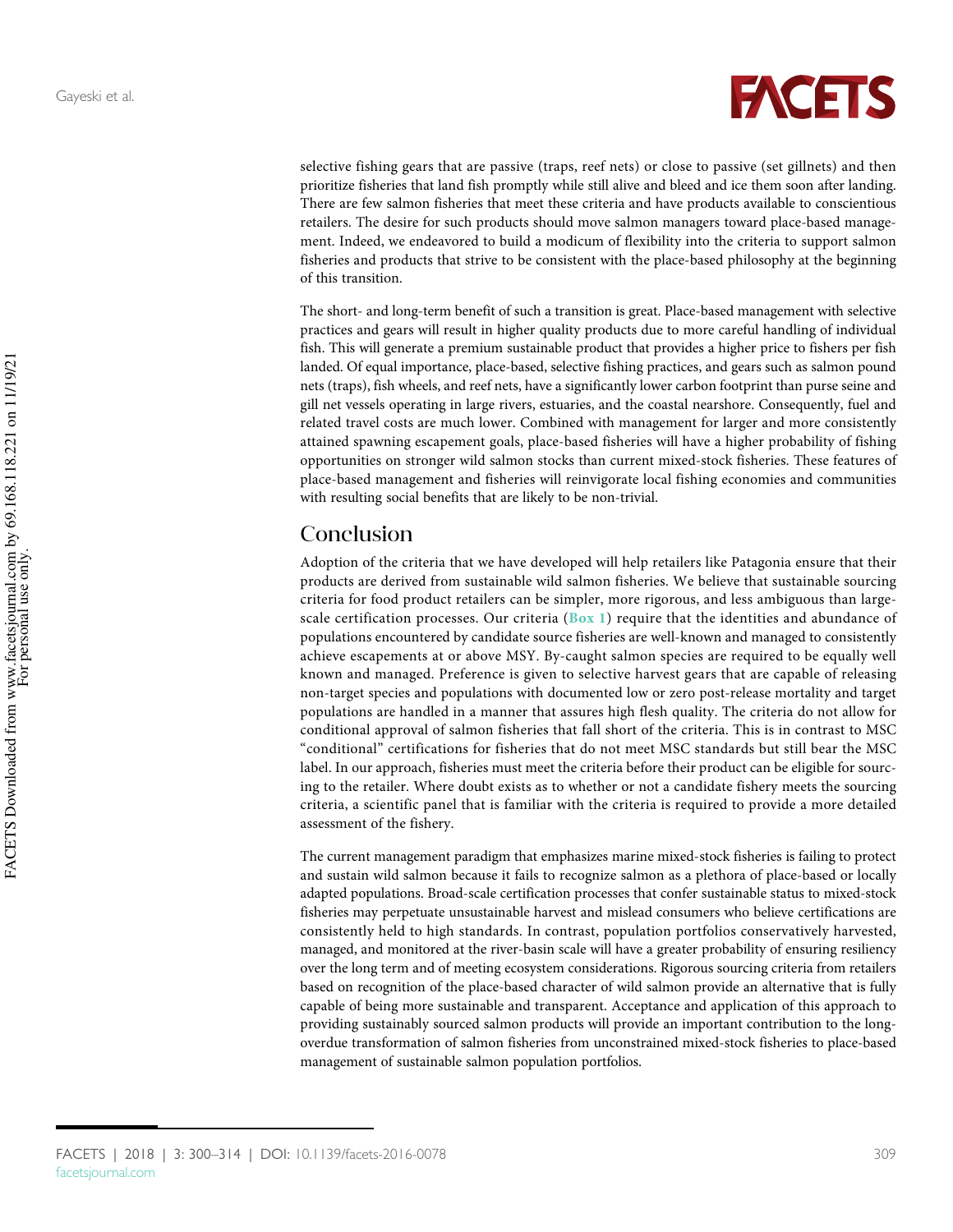

# Acknowledgements

The authors wish to thank Dr. Carol Ann Woody, Center for Science in Public Participation; Matthew Stoecker, Stoecker Ecological; and Jamie Glasgow, Director of Science and Research, Wild Fish Conservancy, for comments on earlier versions of the sourcing criteria for Patagonia that greatly improved the substance and form of that document and helped us to clarify many of the issues developed in this paper. We are also grateful to Jim Lichatowich for numerous informative discussions regarding salmon fisheries management, sustainability, and the importance of conceptual foundations for providing clear priorities and guidance of management actions.

# Author contributions

NG, MM, and JAS conceived and designed the study. NG, MM, and JAS contributed resources. NG drafted or revised the manuscript.

## Competing interests

The authors have declared that no competing interests exist.

### Data accessibility statement

All relevant data are within the paper.

### References

<span id="page-10-3"></span>Braun DC, Patterson DA, and Reynolds JD. 2013. Maternal and environmental influences on egg size and juvenile life-history traits in Pacific salmon. Ecology and Evolution, 3(6): 1727–1740. PMID: [23789081](http://www.ncbi.nlm.nih.gov/pubmed/23789081) DOI: [10.1002/ece3.555](http://dx.doi.org/10.1002/ece3.555)

<span id="page-10-7"></span>Cadrin SX, and Pastoors MA. 2008. Precautionary harvest policies and the uncertainty paradox. Fisheries Research, 94: 367–372. DOI: [10.1016/j.fishres.2008.06.004](http://dx.doi.org/10.1016/j.fishres.2008.06.004)

<span id="page-10-6"></span>Carlson SM, and Satterwaite WH. 2011. Weakened portfolio effect in a collapsed salmon population complex. Canadian Journal of Fisheries and Aquatic Sciences, 68: 1579–1589. DOI: [10.1139/](http://dx.doi.org/10.1139/f2011-084) [f2011-084](http://dx.doi.org/10.1139/f2011-084)

<span id="page-10-1"></span>Cederholm CJ, Kunze MD, Murota T, and Sibatani A. 1999. Pacific salmon carcasses: essential contributions of nutrients and energy for aquatic and terrestrial ecosystems. Fisheries, 24(10): 6–15. DOI: [10.1577/1548-8446\(1999\)024](http://dx.doi.org/10.1577/1548-8446(1999)024%3C0006:PSC%3E2.0.CO;2)<0006:PSC>2.0.CO;2

<span id="page-10-5"></span>Charles AT. 2002. The precautionary approach and 'burden of proof' challenges in fishery management. Bulletin of Marine Sciences, 70(2): 683–694.

<span id="page-10-2"></span>Chasco BE, Kaplan IC, Thomas AC, Acevedo-Gutiérrez A, Noren DP, Ford MJ, et al. 2017. Competing tradeoffs between increasing marine mammal predation and fisheries harvest of Chinook salmon. Scientific Reports, 7: 15439. DOI: [10.1038/s41598-017-14984-8](http://dx.doi.org/10.1038/s41598-017-14984-8)

<span id="page-10-0"></span>Christian C, Ainley D, Bailey M, Dayton P, Hocevar J, LeVine M, et al. 2013. A review of formal objections to Marine Stewardship Council fisheries certifications. Biological Conservation, 161: 10–17. DOI: [10.1016/j.biocon.2013.01.002](http://dx.doi.org/10.1016/j.biocon.2013.01.002)

<span id="page-10-4"></span>Copeland T, Ackerman MW, Wright KK, and Byrne A. 2017. Life history diversity of snake river steelhead populations between and within management categories. North American Journal of Fisheries Management, 37(2): 395–404. DOI: [10.1080/02755947.2016.1264506](http://dx.doi.org/10.1080/02755947.2016.1264506)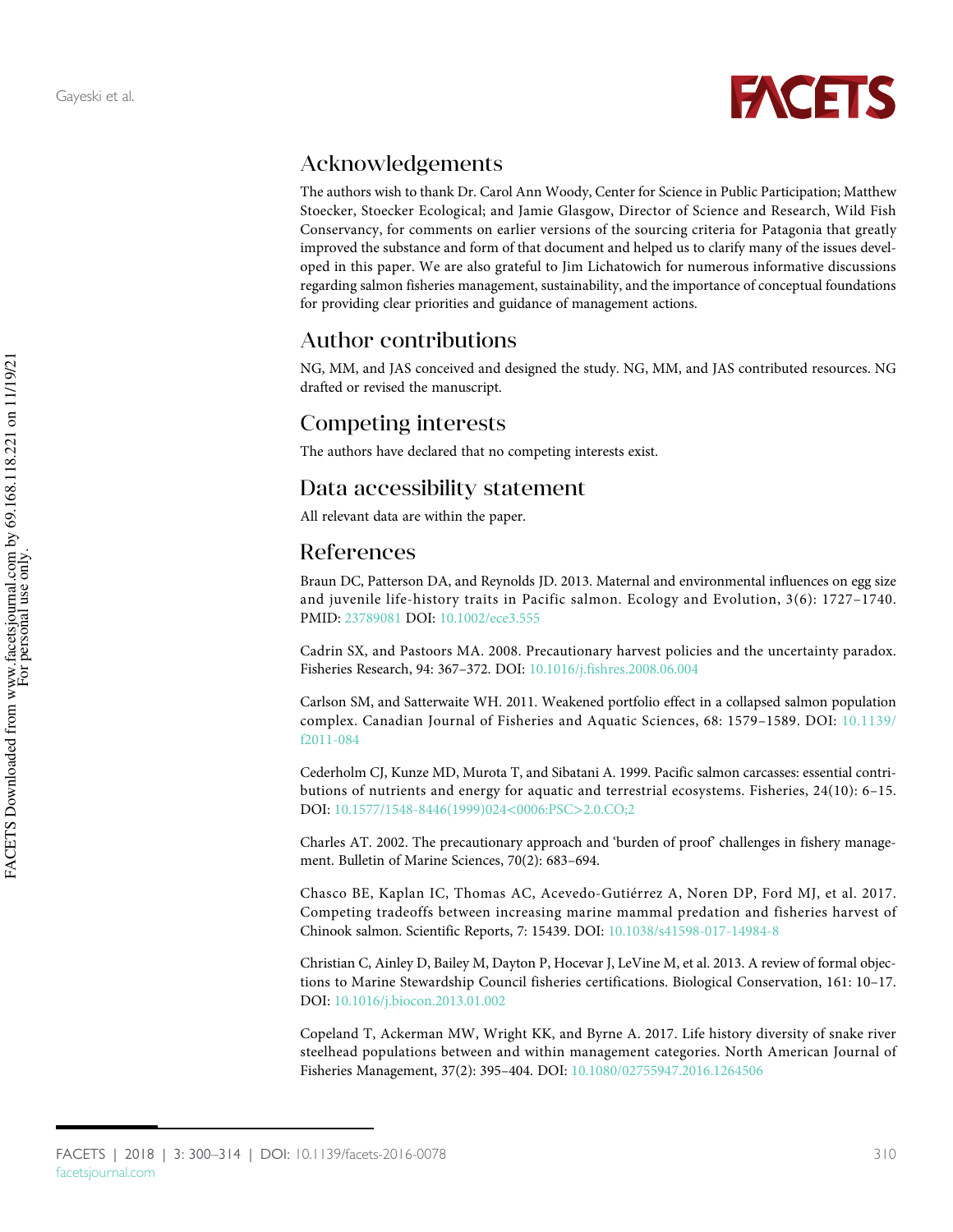

<span id="page-11-7"></span>Darimont CT, Bryan HM, Carlson SM, Hocking MD, MacDuffee M, Paquet PC, et al. 2010. Salmon for terrestrial protected areas. Conservation Letters, 3: 379–389. DOI: [10.1111/j.1755-263X.2010.00145.x](http://dx.doi.org/10.1111/j.1755-263X.2010.00145.x)

<span id="page-11-11"></span>Dayton PK. 1998. Reversal of the burden of proof in fisheries management. Science, 279: 821–822. DOI: [10.1126/science.279.5352.821](http://dx.doi.org/10.1126/science.279.5352.821)

<span id="page-11-1"></span>Einum S, Hendry AP, and Fleming IA. 2002. Egg-size evolution in aquatic environments: does oxygen availability constrain size? Proceedings of the Royal Society B, Biological Sciences, 269: 2325–2330. PMID: [12495499](http://www.ncbi.nlm.nih.gov/pubmed/12495499) DOI: [10.1098/rspb.2002.2150](http://dx.doi.org/10.1098/rspb.2002.2150)

<span id="page-11-8"></span>Elliott KH, Elliott JE, Wilson LK, Jones I, and Stenerson K. 2011. Density-dependence in the survival and reproduction of bald eagles: linkages to chum salmon. The Journal of Wildlife Management, 75: 1688–1699. DOI: [10.1002/jwmg.233](http://dx.doi.org/10.1002/jwmg.233)

<span id="page-11-0"></span>Fleming IA, and Gross MR. 1990. Latitudinal clines: a trade-off between egg number and size in Pacific salmon. Ecology, 71: 1–11. DOI: [10.2307/1940241](http://dx.doi.org/10.2307/1940241)

<span id="page-11-10"></span>Ford JKB, Ellis GM, Olesiuk PF, and Balcomb KC. 2010. Linking killer whale survival and prey abundance: food limitation in the oceans' apex predator? Biology Letters, 6: 139–142. PMID: [19755531](http://www.ncbi.nlm.nih.gov/pubmed/19755531) DOI: [10.1098/rsbl.2009.0468](http://dx.doi.org/10.1098/rsbl.2009.0468)

<span id="page-11-9"></span>Fryer JK. 1998. Frequency of pinniped-caused scars and wounds on adult spring—summer Chinook and sockeye salmon returning to the Columbia River. North American Journal of Fisheries Management, 18(1): 46–51. DOI: [10.1577/1548-8675\(1998\)018](http://dx.doi.org/10.1577/1548-8675(1998)018%3C0046:FOPCSA%3E2.0.CO;2)<0046:FOPCSA>2.0.CO;2

<span id="page-11-5"></span>Gende SM, Edwards RT, Willson MF, and Wipfli MS. 2002. Pacific salmon in aquatic and terrestrial ecosystems. BioScience, 52(10): 917–928. DOI: [10.1641/0006-3568\(2002\)052\[0917:PSIAAT\]2.0.CO;2](http://dx.doi.org/10.1641/0006-3568(2002)052[0917:PSIAAT]2.0.CO;2)

<span id="page-11-12"></span>Gerrodette T, Dayton PK, Mecinko S, and Fogarty MJ. 2002. Precautionary management of marine fisheries: moving beyond burden of proof. Bulletin of Marine Science, 70(2): 657–668.

<span id="page-11-4"></span>Groot C, and Margolis L. 1991. Pacific salmon life histories. University of British Columbia Press, Vancouver.

<span id="page-11-6"></span>Harding JN, and Reynolds JD. 2014. Opposing forces: evaluating multiple ecological roles for Pacific salmon in coastal stream ecosystems. Ecosphere, 5(12): art157–22. DOI: [10.1890/ES14-00207.1](http://dx.doi.org/10.1890/ES14-00207.1)

<span id="page-11-14"></span>Hatchery Science Review Group. 2009. Report to Congress on Columbia River basin hatchery reform [online]: Available from [hatcheryreform.us/wp-content/uploads/2016/05/HSRG-2009-Report-to-Congress.pdf.](http://hatcheryreform.us/wp-content/uploads/2016/05/HSRG-2009-Report-to-Congress.pdf)

<span id="page-11-15"></span>Hatchery Science Review Group. 2015. Annual report to Congress on the science of hatcheries. [online]: Available from [hatcheryreform.us/wp-content/uploads/2016/05/HSRG\\_Report-to-Congress\\_2015.pdf](http://hatcheryreform.us/wp-content/uploads/2016/05/HSRG_Report-to-Congress_2015.pdf).

<span id="page-11-2"></span>Heath DD, Heath JW, Bryden CA, Johnson RM, and Fox CW. 2003. Rapid evolution of egg size in captive salmon. Science, 299: 1738–1740. PMID: [12637746](http://www.ncbi.nlm.nih.gov/pubmed/12637746) DOI: [10.1126/science.1079707](http://dx.doi.org/10.1126/science.1079707)

<span id="page-11-3"></span>Hendry AP, Castric V, Kinnison MT, and Quinn TP. 2004. The evolution of philopatry and dispersal: homing vs. straying in salmonids. In Evolution illuminated: salmon and their relatives. Edited by AP Hendry, and SC Stearns. Oxford University Press, Oxford, UK. pp. 52–91.

<span id="page-11-13"></span>Hess JE, Whiteaker JM, Fryer JK, and Narum SR. 2014. Monitoring stock-specific abundance, run timing, and straying of Chinook salmon in the Columbia River using genetic stock identification (GSI). North American Journal of Fisheries Management, 34: 184–201. DOI: [10.1080/02755947.2013.862192](http://dx.doi.org/10.1080/02755947.2013.862192)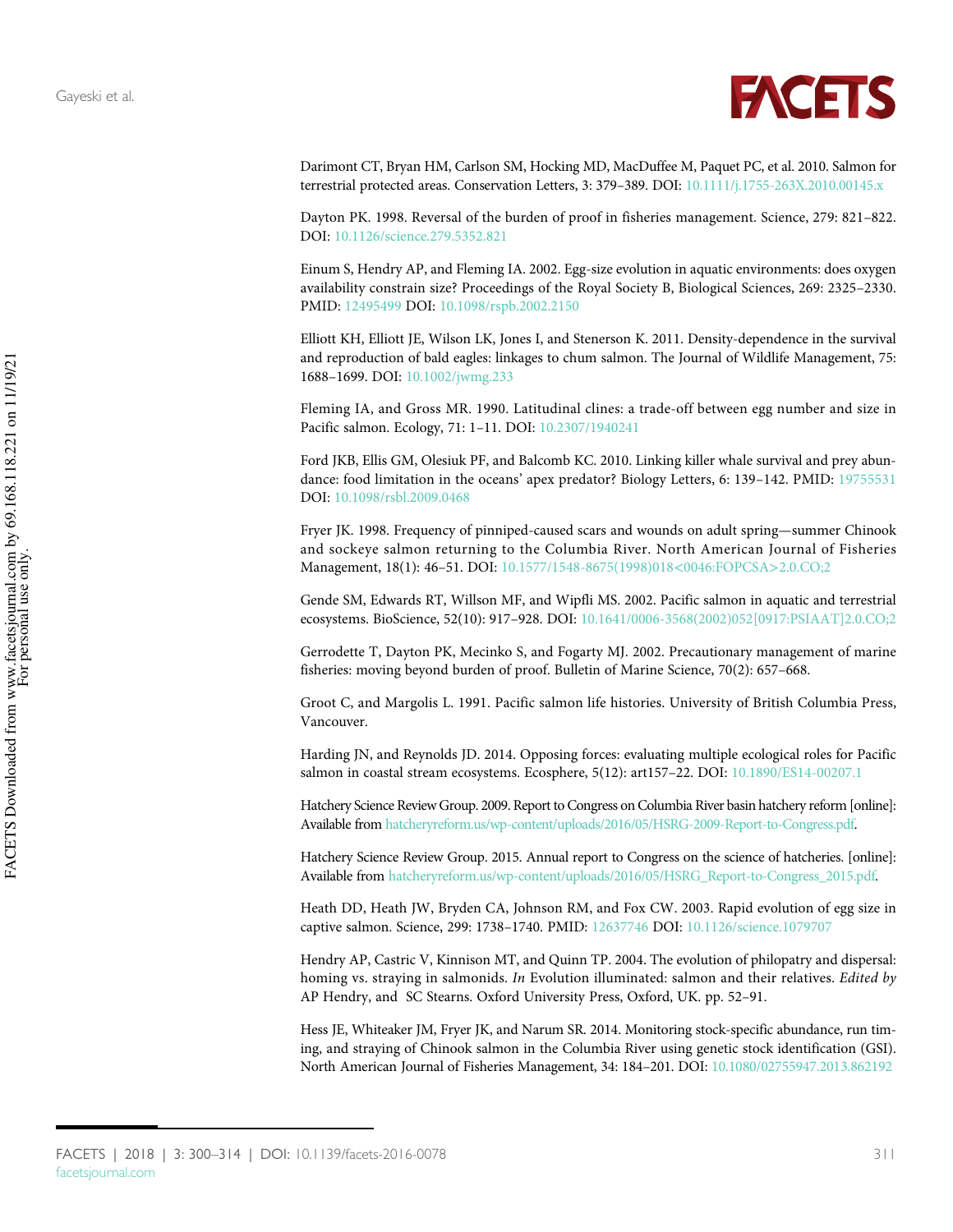

<span id="page-12-2"></span>Hutchings JA. 2011. Old wine in new bottles: reaction norms in salmonid fishes. Heredity, 106: 421–437. DOI: [10.1038/hdy.2010.166](http://dx.doi.org/10.1038/hdy.2010.166)

<span id="page-12-0"></span>Jacquet JL, and Pauly D. 2007. The rise of seafood awareness campaigns in an era of collapsing fisheries. Marine Policy, 31: 308–313. DOI: [10.1016/j.marpol.2006.09.003](http://dx.doi.org/10.1016/j.marpol.2006.09.003)

<span id="page-12-1"></span>Kirby DS, Visser C, and Hanich Q. 2014. Assessment of eco-labelling schemes for Pacific tuna fisheries. Marine Policy, 43: 132–142. DOI: [10.1016/j.marpol.2013.05.004](http://dx.doi.org/10.1016/j.marpol.2013.05.004)

<span id="page-12-12"></span>Knapp G, Roheim CA, and Anderson JL. 2007. Chapter 4. The role of hatcheries in North American salmon production. In The great salmon run: competition between wild and farmed salmon. A report prepared for TRAFFIC North America and the World Wildlife Fund. World Wildlife Fund, Washington D.C. 301 p.

<span id="page-12-5"></span>Kohler AE, Kusnierz PC, Copeland T, Vendetti DA, Denny L, Gable J, et al. 2013. Salmon-mediated nutrient flux in selected streams of the Columbia River Basin, U.S.A. Canadian Journal of Fisheries and Aquatic Sciences, 70(3): 502–512. DOI: [10.1139/cjfas-2012-0347](http://dx.doi.org/10.1139/cjfas-2012-0347)

<span id="page-12-10"></span>Larkin PA. 1977. An epitaph for the concept of maximum sustained yield. Transactions of the American Fisheries Society, 106(1): 1–11. DOI: [10.1577/1548-8659\(1977\)106](http://dx.doi.org/10.1577/1548-8659(1977)106%3C1:AEFTCO%3E2.0.CO;2)<1:AEFTCO>2.0.CO;2

<span id="page-12-6"></span>Levi T, Dairmont CT, MacDuffee M, Mangel M, Pacquet P, and Williams CC. 2012. Using grizzly bears to assess harvest-ecosystem tradeoffs in salmon fisheries. PLoS Biology, 10(4): e1001303. PMID: [22505845](http://www.ncbi.nlm.nih.gov/pubmed/22505845) DOI: [10.1371/journal.pbio.1001303](http://dx.doi.org/10.1371/journal.pbio.1001303)

<span id="page-12-8"></span>Lichatowich JA. 2013. Salmon, people, and place: a biologist's search for salmon recovery. Oregon State University Press, Corvallis, Oregon.

<span id="page-12-7"></span>Lichatowich JA, and Williams RN. 2009. Failures to incorporate science into fishery management and recovery programs: lessons from the Columbia River. American Fisheries Society Symposium, 70: 1005–1019.

<span id="page-12-9"></span>Lichatowich JA, Williams R, Bakke B, Myron J, Bella D, McMillan B, et al. 2017. Wild pacific salmon: a threatened legacy. Bemis Printing, St. Helens, Oregon.

<span id="page-12-13"></span>Liermann MC, Sharma R, and Parken CK. 2010. Using accessible watershed size to predict management parameters for Chinook salmon, Oncorhynchus tshawytscha, populations with little or no spawner-recruit data: a Bayesian hierarchical modelling approach. Fisheries Management and Ecology, 17: 40–51. DOI: [10.1111/j.1365-2400.2009.00719.x](http://dx.doi.org/10.1111/j.1365-2400.2009.00719.x)

<span id="page-12-11"></span>Mangel M, Marinovic B, Pomeroy C, and Croll D. 2002. Requiem for ricker: unpacking MSY. Bulletin of Marine Sciences, 70(2): 763–781.

<span id="page-12-3"></span>Moore JW, McClure M, Rogers LA, and Schindler DE. 2010. Synchronization and portfolio performance of threatened salmon. Conservation Letters, 3: 340–348. DOI: [10.1111/j.1755-263X.2010.00119.x](http://dx.doi.org/10.1111/j.1755-263X.2010.00119.x)

<span id="page-12-4"></span>Moore JW, Yeakel JD, Peard D, Lough J, and Beere M. 2014. Life-history diversity and its importance to population stability and persistence of a migratory fish: steelhead in two large North American watersheds. Journal of Animal Ecology, 83(5): 1035–1046. PMID: [24673479](http://www.ncbi.nlm.nih.gov/pubmed/24673479) DOI: [10.1111/](http://dx.doi.org/10.1111/1365-2656.12212) [1365-2656.12212](http://dx.doi.org/10.1111/1365-2656.12212)

<span id="page-12-14"></span>Moran P, Teel DJ, Banks MA, Beacham TD, Bellinger MR, Blankenship SM, et al. 2013. Divergent life-history races do not represent Chinook salmon coast-wide: the importance of scale in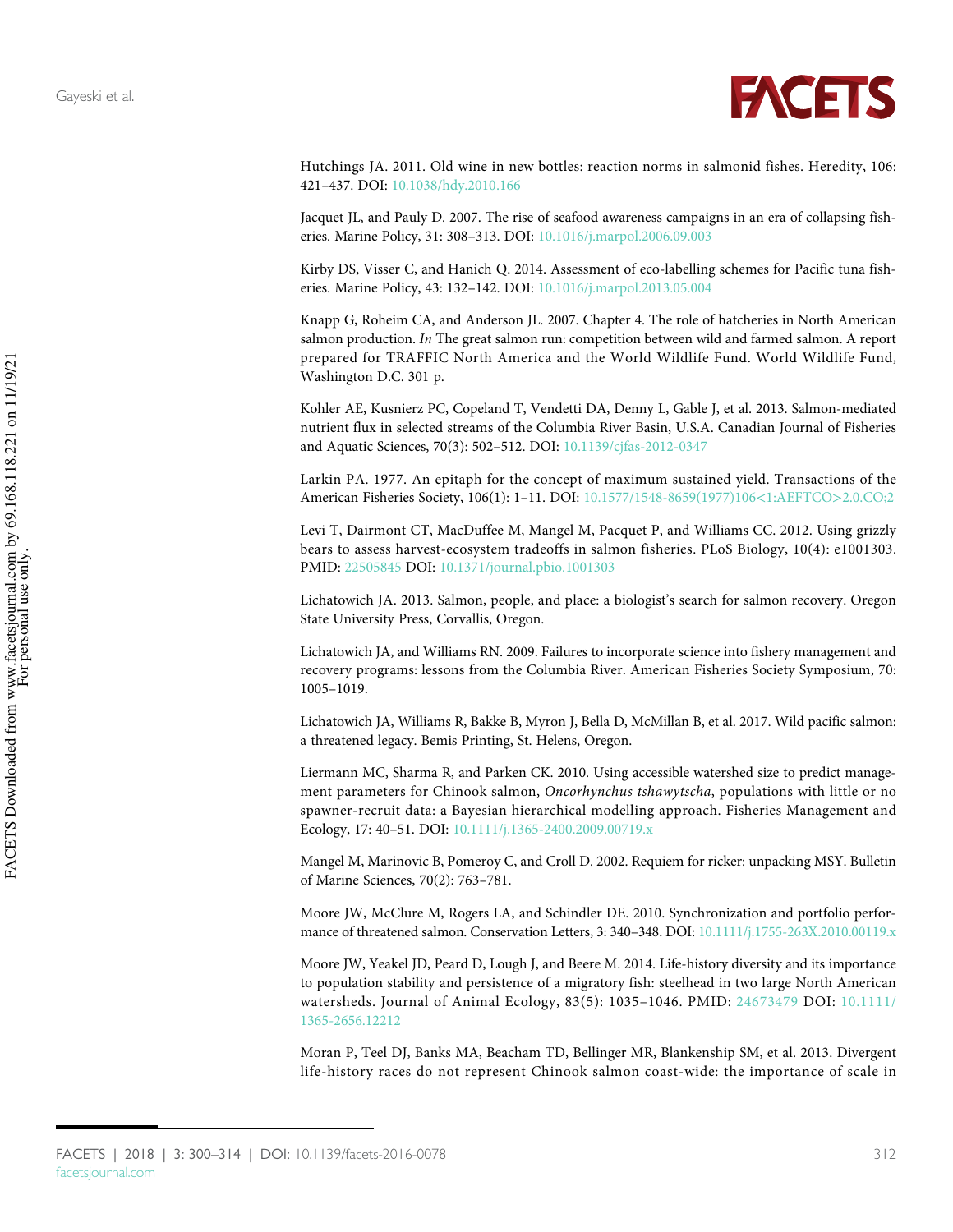

Quaternary biogeography. Canadian Journal of Fisheries and Aquatic Sciences, 70: 415–435. DOI: [10.](http://dx.doi.org/10.1139/cjfas-2012-0135) [1139/cjfas-2012-0135](http://dx.doi.org/10.1139/cjfas-2012-0135)

<span id="page-13-7"></span>NRC. 1996. Upstream. National Research Council, Washington D.C.

<span id="page-13-12"></span>Parken CK, McNicol RE, and Irvine JR. 2006. Habitat-based methods to estimate escapement goals for data limited Chinook salmon stocks in British Columbia, 2004. Canadian Science Advisory Secretariat, Research Document 2006/083. Fisheries and Oceans Canada, Science Branch, Pacific Biological Station, Nanaimo, British Columbia.

<span id="page-13-11"></span>Pestal G, Huang A-M, Cass A, and the FRSSI Working Group. 2011. Updated methods for assessing harvest rules for Fraser River sockeye salmon (Oncorhynchus nerka). Research Document 2011/133, Pacific Region, Canadian Science Advisory Secretariat, Ottawa, Ontario [online]: Available from [dfo-mpo.gc.ca/csas-sccs/Publications/ResDocs-DocRech/2011/2011\\_133-eng.html.](http://www.dfo-mpo.gc.ca/csas-sccs/Publications/ResDocs-DocRech/2011/2011_133-eng.html)

<span id="page-13-6"></span>Pikitch EK, Santora C, Babcock EA, Bakun A, Bonfil R, Conover DO, et al. 2004. Ecosystem-based fisheries management. Science, 305: 346–347. DOI: [10.1126/science.1098222](http://dx.doi.org/10.1126/science.1098222)

<span id="page-13-10"></span>Price MHH, Dairmont CT, Temple NF, and MacDuffee SM. 2008. Ghost runs: management and status assessment of Pacific salmon (Oncorhynchus spp.) returning to British Columbia's central and north coast. Canadian Journal of Fisheries and Aquatic Sciences, 65: 2712–2718. DOI: [10.1139/](http://dx.doi.org/10.1139/F08-174) [F08-174](http://dx.doi.org/10.1139/F08-174)

<span id="page-13-9"></span>Price MHH, Gayeski N, and Stanford JA. 2013. Abundance of Skeena River chum salmon during the early rise of commercial fishing. Transactions of the American Fisheries Society, 142: 989–1004. DOI: [10.1080/00028487.2013.790842](http://dx.doi.org/10.1080/00028487.2013.790842)

<span id="page-13-0"></span>Price MHH, English KK, Rosenberger AG, MacDuffee M, and Reynolds JD. 2017. Canada's wild salmon policy: an assessment of conservation progress in British Columbia. Canadian Journal of Fisheries and Aquatic Sciences, 74(10): 1507–1518. DOI: [10.1139/cjfas-2017-0127](http://dx.doi.org/10.1139/cjfas-2017-0127)

<span id="page-13-1"></span>Quinn TP. 2005. The behavior and ecology of pacific salmon and trout. University of Washington Press, Seattle, Washington.

<span id="page-13-3"></span>Quinn TP, Kinnison MT, and Unwin MJ. 2001a. Evolution of chinook salmon (Oncorhynchus tshawytscha) populations in New Zealand: pattern, rate, and process. Genetica, 112–113: 493–513. PMID: [11838785](http://www.ncbi.nlm.nih.gov/pubmed/11838785) DOI: [10.1023/A:1013348024063](http://dx.doi.org/10.1023/A:1013348024063)

<span id="page-13-4"></span>Quinn TP, Wetzel L, Bishop S, Overberg K, and Rogers DE. 2001b. Influence of breeding habitat on bear predation and age at maturity and sexual dimorphism of sockeye salmon populations. Canadian Journal of Zoology, 79: 1782–1793. DOI: [10.1139/z01-134](http://dx.doi.org/10.1139/z01-134)

<span id="page-13-8"></span>Radke HD, and Carter CN. 2009. Economic effects and social implications from Federal Mitchell Act funded hatcheries. Summary paper prepared for Native Fish Society. Native Fish Society, Portland, Oregon.

<span id="page-13-5"></span>Sainsbury KJ, Punt AE, and Smith ADM. 2000. Design of operational management strategies for achieving fishery ecosystem objectives. ICES Journal of Marine Science, 57: 731–741. DOI: [10.1006/](http://dx.doi.org/10.1006/jmsc.2000.0737) [jmsc.2000.0737](http://dx.doi.org/10.1006/jmsc.2000.0737)

<span id="page-13-2"></span>Salvolainen O, Lascoux M, and Merilä J. 2013. Ecological genomics of local adaptation. Nature Reviews Genetics, 14: 807–820. DOI: [10.1038/nrg3522](http://dx.doi.org/10.1038/nrg3522)